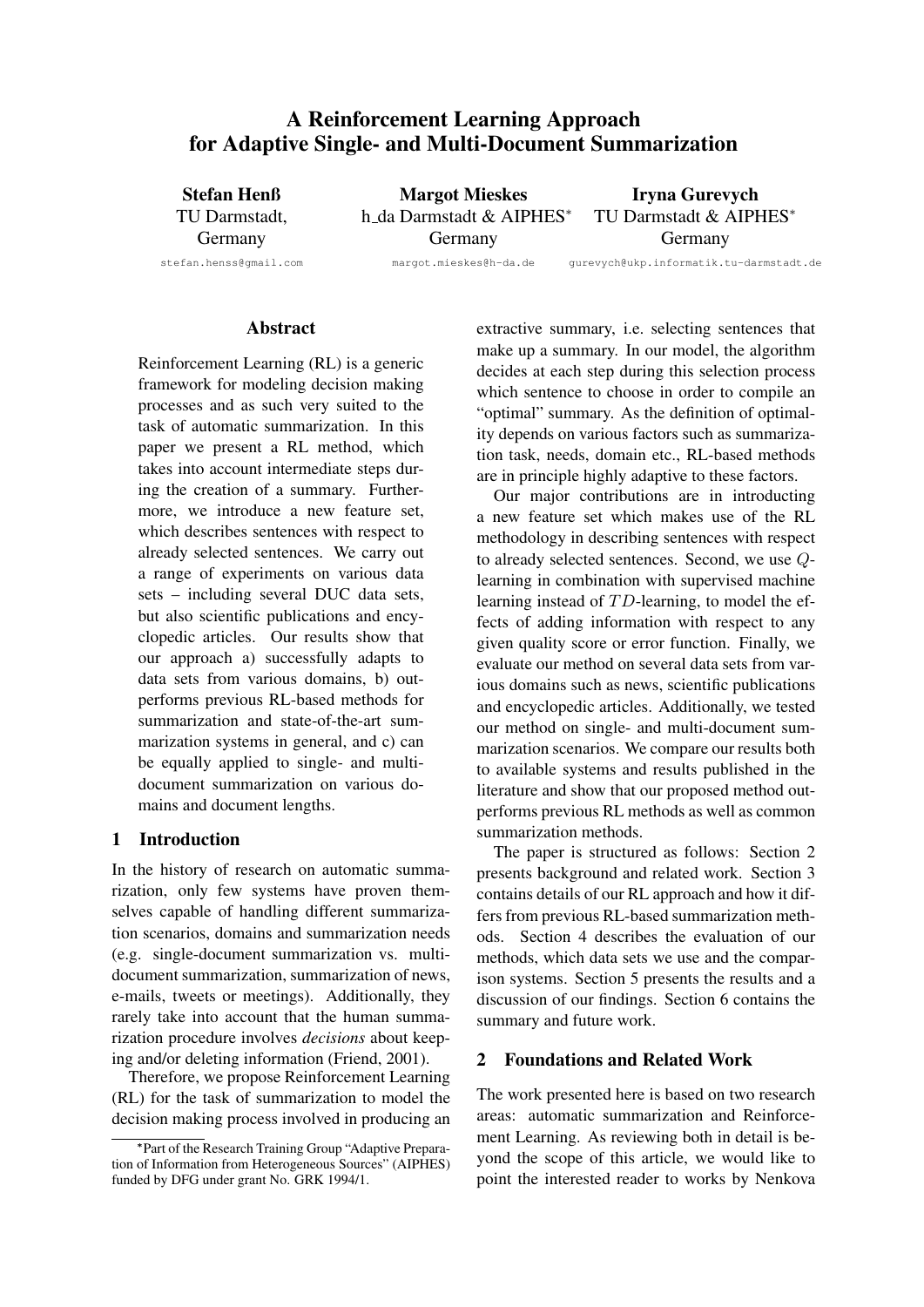and McKeown (2011), Mani and Maybury (1999) and Mani (2001) inter alia for an overview of the major developments in automatic summarization. For a general introduction to RL, we refer to Sutton and Barto (1998). RL itself has been adopted by the Natural Language Processing (NLP) community for various tasks, among others dialog modeling in Question-Answer-Policies (Misu et al., 2012), for learning dialog management models (Ha et al., 2013), parsing (Zhang and Kwok, 2009) and natural language generation (Dethlefs et al., 2011), which we will not go into details about.

## 2.1 Reinforcement Learning

RL models contain at least a set of *states*  $(s_t)$ , possible *actions*  $(a_t)$  for each state, and *rewards*  $(r_t)$ (or penalties) received for performing actions or reaching certain states. The objective of a RL algorithm is to learn from past observations a *policy*  $\pi$  that seeks desirable states and chooses optimal actions with respect to cumulative future rewards.

Reward Function Rewards or penalties are an important concept in RL, which can be used directly ("online") for example through customer feedback or indirectly ("offline") during training. In many scenarios, collecting the maximum possible immediate rewards at each state (greedy approach) does not yield the best longterm rewards. Optimizing long-term rewards is often solved in RL using *temporal-difference* (T D) learning, where states are valued in terms of their long-term quality, i.e., the maximum sum of rewards one can collect from them. The value of a state  $s_t$  can be expressed as follows:

$$
V(s_t) = r_t + \mathbb{E}\left[\sum_{i=t+1}^n r_i |\pi^*\right] = r_t + \max_{s_{t+1}} V(s_{t+1}) \tag{1}
$$

That is, the value of a state  $(s_t)$  equals the immediate reward  $r_t$  plus the expected maximum sum of future rewards following an optimal policy  $\pi^*$ from  $s_t$  on. This equals the immediate reward  $r_t$ plus the maximum value of any possible next state  $s_{t+1}$ . Including expected future rewards also allows providing rewards for finals states  $s_n$  only (e.g., rating the final summary). These rewards are thus passed through to a function  $V(s_t)$ .

With large state spaces, V has to be approximated using features of  $s_t$ :  $\hat{V}(s_t) \approx \hat{V}(s_t)$ , as due to the recursion  $V(s_{t+1})$  when calculating  $V(s_t)$ , computing an exact  $V(s_t)$  for each  $s_t$  is unfeasible, as one would have to consider all possible paths  $s_{t+1}, ..., s_n$  through states following  $s_t$ . Finding an approximation  $\hat{V}$  can be

achieved through various training algorithms, such as  $TD(\lambda)$  (Sutton and Barto, 1998). Given any  $\hat{V}$ , defining a policy  $\pi$  is straight-forward: At each state  $s_t$ , perform the action that yields the maximum (estimated) next-state value  $\hat{V}(s_{t+1})$ .

#### Q Learning

Instead of estimating the value of each possible next state, Q *learning* models the value  $Q(s_t, a_t)$ of performing an action  $a_t$  in the current state  $s_t$ . Facing the large state space of all pairs  $(s_t, a_t)$ , Q values are also typically not computed exactly for each possible pair individually, but approximated using features of  $s_t$  and  $a_t$ . As one knows which state  $s_{t+1}$  an action  $a_t$  leads to in a deterministic environment, the value of *leading* to  $s_{t+1}$  is equivalent to the value of *being* at  $s_{t+1}$ . Otherwise, Q learning is equally based on optimizing cumulative future rewards, and thus the definition of an optimal  $Q(s_t, a_t)$  reflects the value of a stateaction pair.

#### 2.2 RL in Automatic Summarization

To our knowledge, Ryang and Abekawa (2012) (henceforth  $R&A(2012)$ ) have so far been the first ones who employed RL for the task of summarization. The authors consider the extractive summarization task as a *search* problem, finding the textual units to extract for the summary, where the "final result of evaluation [. . .] is not available until it finishes" (Ryang and Abekawa, 2012, p. 257). In their framework, a *state* is a subset of sentences and *actions* are transitions from one state to the next. *Rewards* are given "if and only if the executed action is Finish and the summary length is appropriate" (Ryang and Abekawa, 2012, p. 259). Otherwise a penalty (i.e. a negative reward) is awarded. Therefore, they only consider the final score of the whole summary. They define the optimal policy as a conditional distribution of an action with regards to the state and the rewards. For learning, they use  $TD(\lambda)$ . The method was evaluated using the DUC2004 data set (see Section 4 below), and for each cluster, an individual policy was derived.

Recently, Rioux et al. (2014) extended this approach, also using  $TD$ . As features, they used bi-grams instead of  $tf * idf$  values and employed ROUGE as part of their reward function. Their evaluation was carried out on the DUC2004 and 2006 general and topic-based multi document summarization and showed that they significantly outperformed previous approaches.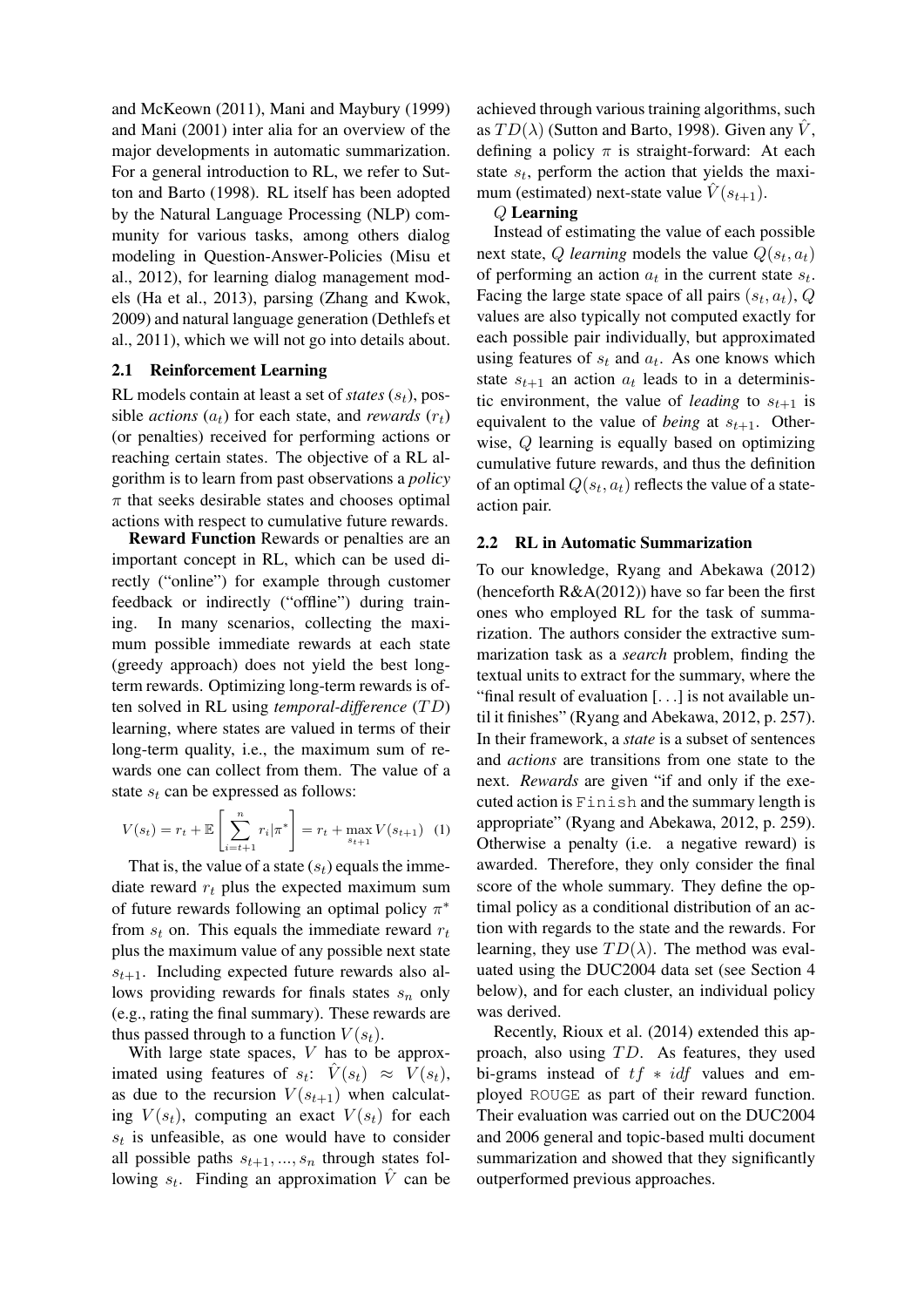# 3 Our Method for RL-based Summarization

Similar to R&A(2012), we model each summarization state  $s_t$  as a subset of sentences (i.e. a potentially incomplete summary) from the source document(s) to be summarized. For any state  $s_t$ , there exists a set of possible actions  $A_s$  to proceed. For us, those are *select* actions for all remaining candidate sentences  $c \in D \setminus S$ , whose selection would not violate a length threshold LC:

$$
\mathcal{A}_s = \{c \mid c \in D \setminus S, \text{length}(\{c\} \cup S) \le LC\} \tag{2}
$$

There are three fundamental differences between our approach and the approach proposed by R&A(2012): First, we define the *reward* function differently. We use rewards during training, based on the reference summaries available. R&A(2012) did not use reference summaries for their rewards, but only define an intrinsic reward function as their focus is on finding an optimal summary with respect to a fixed quality model. We focus on learning selection policies for optimal summaries from external feedback during a training phase. The formal details of this are given below.

The second difference lies in using Q *learning*. This helps us in determining the value of the partial summary  $s_{t+1}$  and the value of adding sentence  $a_t$  to *state*  $s_t$ . The formal details of this will be presented below.

Finally, our method learns one global policy for a specific summarization task, instead of one policy for each document cluster as in R&A(2012).

Reward Functions During training, we give rewards to a specific *action* by comparing the resulting *state* to an expected outcome (e.g. given through reference summaries). In the case of summarization, the *state* is a summary which can still be incomplete and the *action* is the addition of a sentence to this summary.

From our experiments, we found that the increase of the partial summary's evaluation score is a good training feedback for a sentence addition, which is reflected in the equation below:

$$
r_t = score(s_{t+1}; H_D) - score(s_t; H_D)
$$
 (3)

In principle, any scoring function for rating the quality of the summary is applicable, thus allowing a flexible adaptation to different summarization objectives and quality criteria. In our evaluation, we use ROUGE (Lin, 2004b) to rate each summary with respect to the corresponding human reference summaries  $H_D$  (see Section 4 for details).

Q Learning Previous approaches to RL-based summarization used  $TD$  learning. But despite many recent variations of  $TD$  learning (see Section 2.1) with linear approximation, for example by Sutton et al. (2009), issues remain in their application for complex tasks such as summarization. First, especially when not using feature transformations like kernel methods, linear models may lack the power of approximating state values precisely. Second, we only know the latest model coefficients, but lack records of past observations – i.e., specific  $(s_t, a_t)$  and their rewards – that may be leveraged by more advanced learning methods to discover complex patterns.

Therefore, we use reward functions that depend on human summaries  $H_D$ , during a dedicated training phase, i.e., learning an approximation of  $Q(s_t, a_t)$ . During training, we create summaries, compare them with given  $H_D$  and compute rewards as shown above. Finally, we use those rewards in a Q learning algorithm. This is different to R&A(2012) who do not use reference summaries in learning their reward function and thus do not make use of the available, separate training data for learning the state values  $V(s_t)$ . By using  $H_D$ , our approach has more capabilities of adopting features of a specific data set by receiving rewards aligned with the training data and evaluation metrics.

As stated earlier, Q *learning* allows us to model the value of the next state  $s_t$  after performing action  $a_t$ .  $Q$  values are typically learned through updates, where the old model is changed according to the difference between the expected  $Q(s_t, a_t)$ and its recalculation based on the reward  $r_{t+1}$  just received:

$$
Q(s_t, a_t) \leftarrow Q(s_t, a_t)
$$
  
+ 
$$
\alpha[r_{t+1} + \gamma \max_a Q(s_{t+1}, a) - Q(s_t, a_t)]
$$
  
(4)

The difference in Q is added to the old value with a scaling factor α (the *learning rate*). The discount factor  $\gamma$  emphasizes short-term rewards (see also Table 1). Using approximations of  $Q(s_t, a_t)$ , this typically means updating the global coefficients used for the linear combination of features of any pair  $(s_t, a_t)$ , such as in the gradient descent algorithm (Sutton and Barto, 1998).

We learn our policy on a fixed number of training summaries (so-called *episodes*). In case of less training summaries than episodes desired, summaries can be used multiple times. As the observations made from a training summary depend on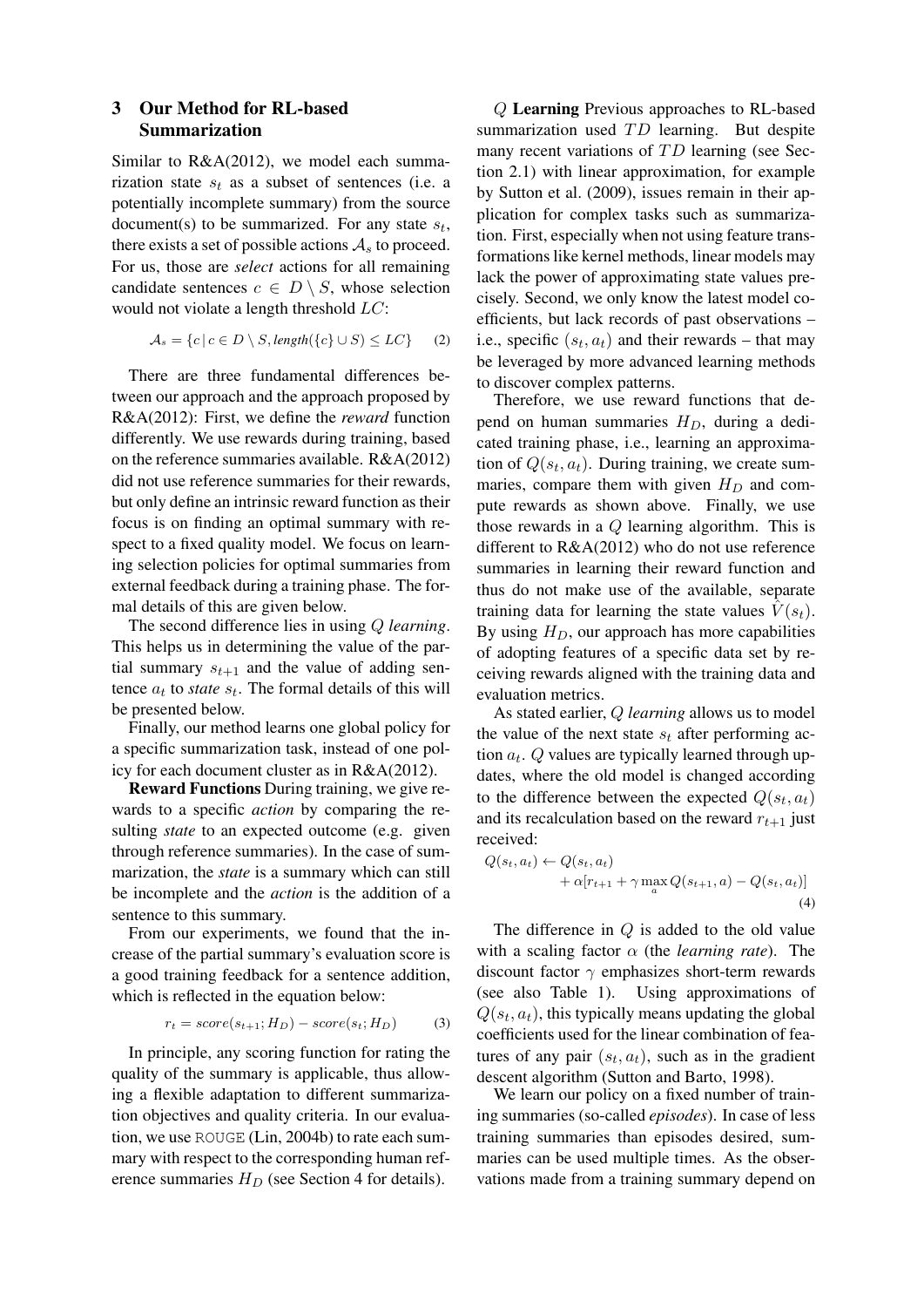the strategy learned so far, re-visiting summaries can yield new information each time they are used. During those episodes, a limited number of pairs of  $(s_t, a_t)$  are observed, and statistical models based on features of those pairs may suffer from insufficient observations. For example, there may have been few examples of selecting short sentences during training and any correlation between sentence length and summary quality thus may be insignificant. We therefore consider a tradeoff between following the most promising actions and exploring seemingly bad decisions that have rarely been made so far. The former strategy repeatedly performs similar actions to learn to better distinguish between the most promising actions, while the latter accounts for wrong estimates by performing "bad" actions and updating the model accordingly if they prove to be rewarding instead. Therefore, during training, we use an  $\epsilon$ -greedy strategy, which sometimes selects a random action rather than the most promising one. This is shown in the equation below,

$$
\pi_{\epsilon}(s_t) = \begin{cases} \arg \max_{a_t} \hat{Q}(s_t, a_t), & x \sim [0, 1] \ge \epsilon^{ep} \\ a_{t+1} \sim \mathcal{A}_t, & else \end{cases}
$$
(5)

where, ep denotes the number of training episodes, i.e. for  $\epsilon$  < 1, selecting the most promising action over a random selection becomes more likely with more training episodes. Using 1,000 training episodes, we chose  $\epsilon = 0.999$ , i.e., for the first episode the selection is purely random, but during the second half of the training, we only follow the best strategy for optimizing the model coefficients along those decisions. Once training is completed, our policy is to always choose the action  $a_t$  with the highest corresponding  $\hat{Q}(s_t, a_t)$ , resulting in one policy for the whole task/data set.

To summarize, during training we collect the features of pairs  $(s_t, a_t)$  and their corresponding  $Q$  values at the time after observing  $r_{t+1}$ . Knowing the following state  $s_{t+1}$ , we not only use features of  $(s_t, a_t)$  but also include features of  $(s_t, a_t, s_{t+1})$ . We can then use any supervised machine learning algorithm to learn correlations between those triples and corresponding  $Q$  values. In our observations, this allows for more precise estimates of Q. The supervised machine learning algorithm in our system is a *gradient boosting model* (Friedman, 2002), where Q is updated every 500 actions during our training phase, using the samples of  $(s_t, a_t, s_{t+1})$  and corresponding  $Q$  as described. With several thousand actions

during training, this update rate is sufficient and allows for more complex models that would take too much time with more frequent updates. Gradient boosting iteratively reduces the error of simple regression trees by training a new tree predicting the previous' error. Thereby, our method is able to capture non-linear feature interactions and it is not prone to overfitting, due to the discretization in the basic regression trees and optimization parameters, such as maximum tree depth.

#### Algorithm 1 Learning Q

```
samples ← ∅
for i = 1 to episodes do
     ep \leftarrow i mod |training summaries|
     t \leftarrow 0, s_t \leftarrow \emptysetwhile length(s_t) \leq LC, \mathcal{A}_{s_t, ep} \neq \emptyset do
           if x \sim U(0,1) < 1-\epsilon^i then
                a_t \leftarrow \arg \max_{a \in \mathcal{A}_{s_t, e_p}} \tilde{Q}(s_t, a)else
                a_t \sim \mathcal{A}_{ep,s_t}end if
           s_{t+1} \leftarrow s_t \cup \{a_t\}r_t \leftarrow \text{reward}(s_t, a_t, s_{t+1}; H_{ep})R_t \leftarrow r_t + \gamma \max_{a \in \mathcal{A}_{ep,s_{t+1}}} Q(s_{t+1}, a)samples \leftarrow samples \cup \{((s_t, a_t, s_{t+1}), R_t)\}if |samples| mod 500 = 0 then
                \hat{Q} \leftarrow learn-gradient-boosting-model(samples)
           end if
           t \leftarrow t + 1end while
end for
```
Our algorithm for learning the RL policy is shown in Algorithm 1. The regression, which predicts features for states and actions, we use gradient boosting as described in Friedman (1999).

Finally, once the training phase is completed, we use the latest gradient boosting model of  $Q$  to define our policy, i.e., always selecting the most promising actions in its application.

### 4 Experimental Setup

In this section we describe the data sets, system configuration and evaluation method we used to assess the quality of our algorithm.

Data sets In order to evaluate our method and to compare it to the results published by R&A(2012), we use the  $DUC2004<sup>1</sup>$  data set. Additionally, we use the DUC2001 and DUC2002 data sets, as they have been frequently used in the past as evaluation data sets. These also offer the advantage, that they do not only contain multi-document summarization (MDS) tasks, but also single-document

<sup>1</sup> for all DUC related information see http://duc. nist.gov/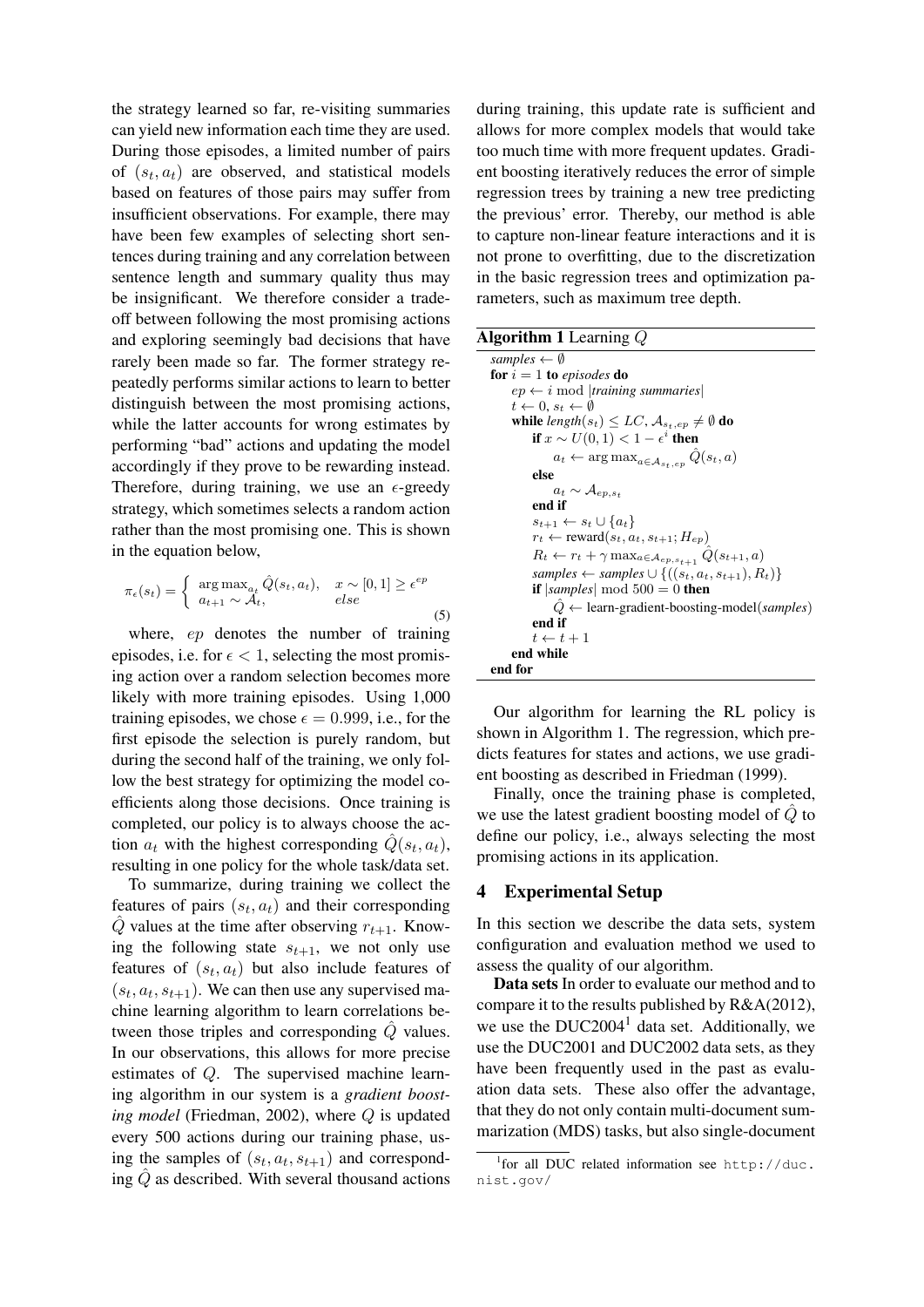summarization (SDS), which allows us to prove the applicability of our proposed method also to SDS. Using the standard training-/test-set splits provided by NIST, we are able to compare our results to those published in the literature.

But as these three data sets entirely consist of news texts, we decided to add other genres as well. Two less explored data sets are the ACL-Anthology Reference Corpus (ACL-ARC)<sup>2</sup> (Bird et al., 2008), which contains scientific documents from the NLP domain and Wikipedia<sup>3</sup> (Kubina et al., 2013), which contains encyclopedic documents from a wide range of domains. Both are used in a single document summarization task. Additionally, both the documents and the data sets themselves are considerably larger than the DUC data sets. These data sets allow us to show that our method performs well on a range of genres and domains and that it can also handle considerably larger documents and data sets.

For the DUC data sets several manual summaries are available for the evaluation. For the ACL-ARC we use the abstracts as reference summaries, as it has been done in the past by e.g. Ceylan et al. (2010). Whereas for the Wikipedia, the first paragraph can be regarded as a reference summary, as it has been done by e.g. Kubina et al. (2013). The target lengths for the DUC summarization scenarios are taken from the respective guidelines<sup>4</sup>. The target lengths for ACL and Wikipedia have been determined through the average length of the reference summaries.

System Setup Our method uses several parameters which have to be set prior to training. Table 1 lists these and the settings we used. The main difference between the setup for the DUC and the ACL/Wikipedia-Data is the number of *boosting iterations* (400 vs. 800) and the maximal tree depth (16 vs. 10), which is due to the length differences in the three document sets.

We determined the settings for the listed parameters experimentally. Our aim was to avoid overfitting, while still training predictive models in reasonable time. The parameter settings in Table 1 were found to give the best performance.

The individual parameters influence various aspects of the training. The more *training episodes* used, the better the results were. But the number

| Parameter              | <b>DUC</b>                 | <b>ACL/Wiki</b>       |
|------------------------|----------------------------|-----------------------|
| Training episodes      | 1200                       | 1200                  |
| Discount factor        | 0.01                       | 0.01                  |
| $\epsilon$ -greedy     | $0.999$ <sup>episode</sup> | $0.999^{\it episode}$ |
| Boosting iterations    | 400                        | 800                   |
| Shrinkage              | 0.04                       | 0.04                  |
| Max. tree depth        | 16                         | 10                    |
| Min. leaf observations | 50                         | 50                    |

Table 1: Experimentally determined parameters used during training and evaluation.

of episodes had to be balanced against overfitting caused by the other parameters. The *Discount factor* weights the contribution of a specific reward once an action has been performed. A too high factor can lead to overfitting. The  $\epsilon$ -greedy parameter guides how likely it is, that a random action is performed, as this can potentially also lead to an optimal result and is therefore worth exploring. During training, the likelihood of choosing a random action is decreased and the likelihood of choosing an optimal action is increased. The *boosting iterations* guide the training for the gradient boosting. Here, it is crucial to find the balance between good results and computing time, as each training iteration is very time-consuming. *Shrinkage* is similar to the learning rate in other learning methods. We had to balance this parameter between good results and time. The smaller this value is set, the longer each iteration takes and accordingly the training. *Max. tree depth* refers to the size of the regression trees trained by the gradient boosting method. Small trees can hardly generalize, whereas big trees tend to overfit on the training data. *Min. leaf observations* also refers to the regression trees. If the leafs are based on too few training observations, the resulting rules might be based on random observations or overfit on too few observations.

Features The features we use can be grouped into three categories: basic features, linguistic and information retrieval (IR) based features and RLspecific features, which we describe in detail below. The three lists presented here make up the whole set of features used in this work.

Basic and IR-based features The group of basic and IR-based features contains features that are generally used in a wide variety of NLP-tasks, such as text classification (see for example (Manning and Raghavan, 2009, Chp. 13)). They capture surface characteristics of documents, sentences and words, such as the number of tokens, the position of a sentence in a document and the relation between the number of characters and the number

<sup>2</sup>http://acl-arc.comp.nus.edu.sg/

<sup>3</sup>http://goo.gl/ySgOS based on (Kubina et al., 2013)

<sup>4</sup>http://www-nlpir.nist.gov/projects/ duc/guidelines.html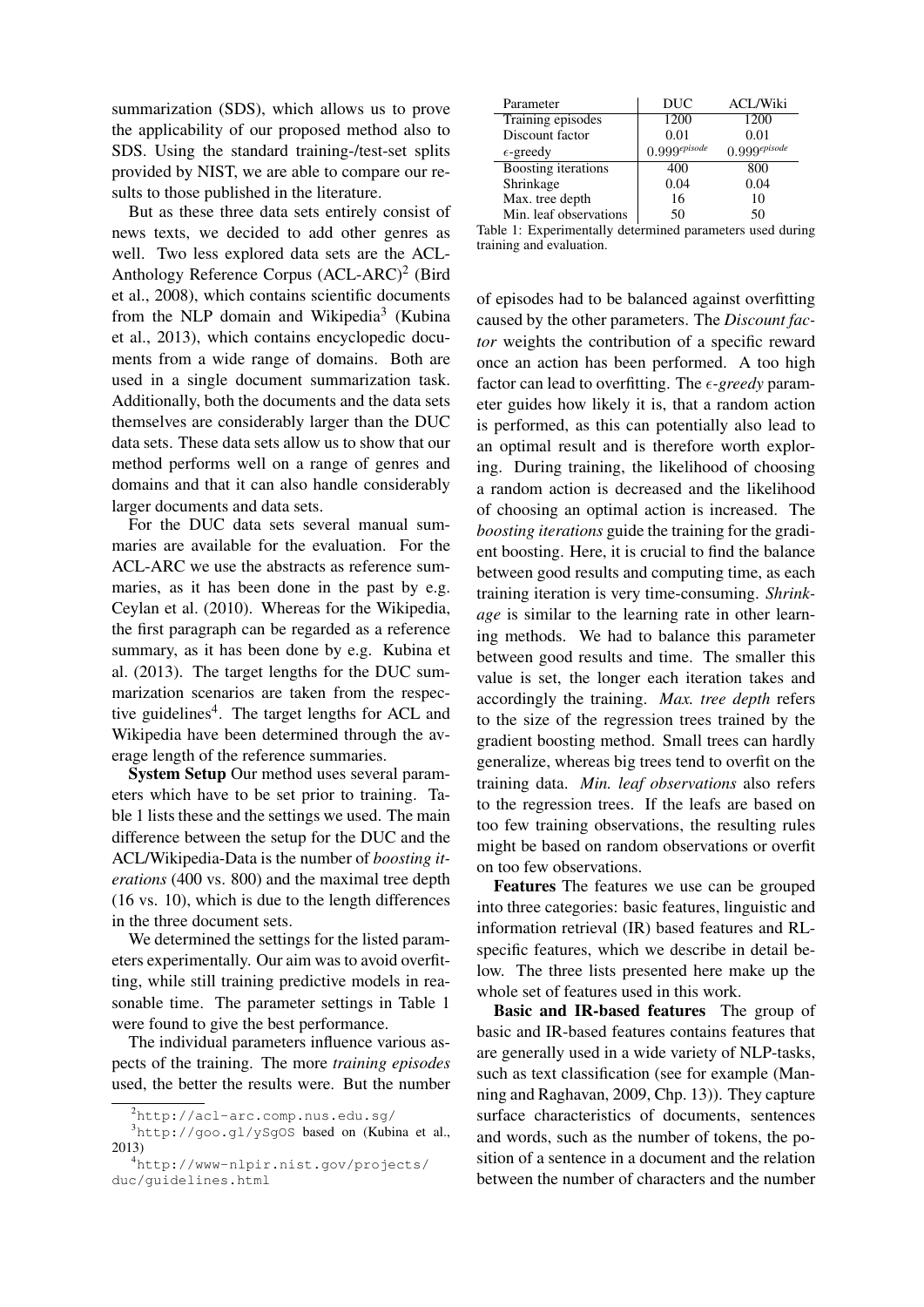| <b>Basic/Surface Features</b>          | Linguistics and IR-based Features                                                       |
|----------------------------------------|-----------------------------------------------------------------------------------------|
| # of tokens in sentence                | mean/max/sum of the sentence's stop word-filtered tokens                                |
| # of characters in sentence            | total/relative term frequencies $(tf)$ in the source document(s) (docs)                 |
| # of characters per #tokens            | mean $tf$ compared to the entire corpus, using stemming and $tf * idf$                  |
| # of upper case characters per #tokens | the sentence's mean/min/max cosine similarity $(cs)$ compared to all other sentences in |
|                                        | the docs, stemmed, stop words filtered, bi-grams                                        |
| absolute position of sentence          | cs between the $tf * idf$ of the sentence and the combined source docs' $tf * idf$      |
| relative position of sentence          | mean/max/min $cs$ compared to the sentence's $tf$ vector with those of each source doc  |
| distance of sentence from end          | readability score of the sentence                                                       |
| # of chars in sentence before/after    | mean/total information content of the tokens (Resnik, 1995)                             |
| total # of stop words in sentence      |                                                                                         |
| # of stop words per # of tokens        |                                                                                         |

Table 2: Basic and commonly used features to describe candidate documents, sentences and words in isolation.

of tokens. In addition to the already mentioned surface features, we make use of the ratio for example of the numbers of characters per token. We take into account the stop words in a sentence and the number of stop words in relation to tokens. These features focus on describing the elements of a single sentence or token viewed in isolation.

The surface features only describe sentences or words in the context of the local sentence. We use a set of similar features to describe words and sentences in relation to the whole document. Additionally, we make use of standard linguistic and IR-based features. These features characterize a sentence in terms of the accumulated  $tf * idf$  values compared to the document or the document cluster. Other, more linguistically oriented features are based on the cosine similarity between a sentence and all other sentences in the document. Finally, we make use of higher level analysis, such as the readability score (Flesch, 1948; Kincaid et al., 1975). Table 2 shows the full list of basic features (right side) and IR-based features (left side).

RL-based features The third group of features makes use of the specific characteristics of RL and are to our knowledge new to the area of machine learning based summarization. The previous two feature groups describe words and sentences in their local context or in relation to the document they occur in. The RL-based features describe a sentence in the context of the previously selected sentences and how adding this sentence changes the current, hypothetical summary. We also use surface features, such as the number of characters or tokens after the candidate sentence has been added to the already selected sentences. We consider the cosine similarity between the candidate sentence and the sentences selected so far as well. Additionally, we determine the ROUGE scores of the hypothetical summary and use the difference between the summary with and without the can-

didate sentence as a feature. This is based on the definition of "optimality" we use in this work (see also Section 1 above). Using ROUGE as part of the features is not problematic in this case, as we use explicit training data to train our reward function, which is then applied to the testing data. The splits are based on the NIST training- and test-sets for the DUC data. The ACL-ARC and Wikipedia data are sufficiently large to be split into two different sets: 5506 for training, 614 for testing for ACL-ARC and 1936 for training, 900 for testing for Wikipedia.

Baselines and Reference Systems We use various baselines and references: First, we use standard baselines such as HEAD and RANDOM to produce summaries of the data. Second, we use figures reported in the literature. Finally, we make use of available summarization algorithm implementations such as MEAD, SVM and  $SUMY<sup>5</sup>$ to produce summaries of the data. SUMY contains implementations of several well-known summarization methods, among them the algorithm described by Luhn (1958) (Luhn (sumy)), the LSA-based summarization method described by Gong and Liu (2001) (LSA (sumy)), the LexRank algorithm (Erkan and Radev, 2004) (LexRank (sumy)) and the TextRank algorithm (Mihalcea and Tarau, 2005) (TextRank (sumy)). This is especially useful for those data sets that have not yet been extensively used, such as the ACL-ARC and the Wikipedia.

In order to test the contribution of our features and the RL methodology, we used the RL methodology with the individual feature groups. *RL-basic* uses the surface features, *RL-advanced* uses the IR-based features, *RL-non-RL* uses both groups and *RL-RL* uses the RL methodology with the RL features only. Additionally, we implement a Learning-to-Rank (L2R) algorithm to examine the

<sup>5</sup>https://github.com/miso-belica/sumy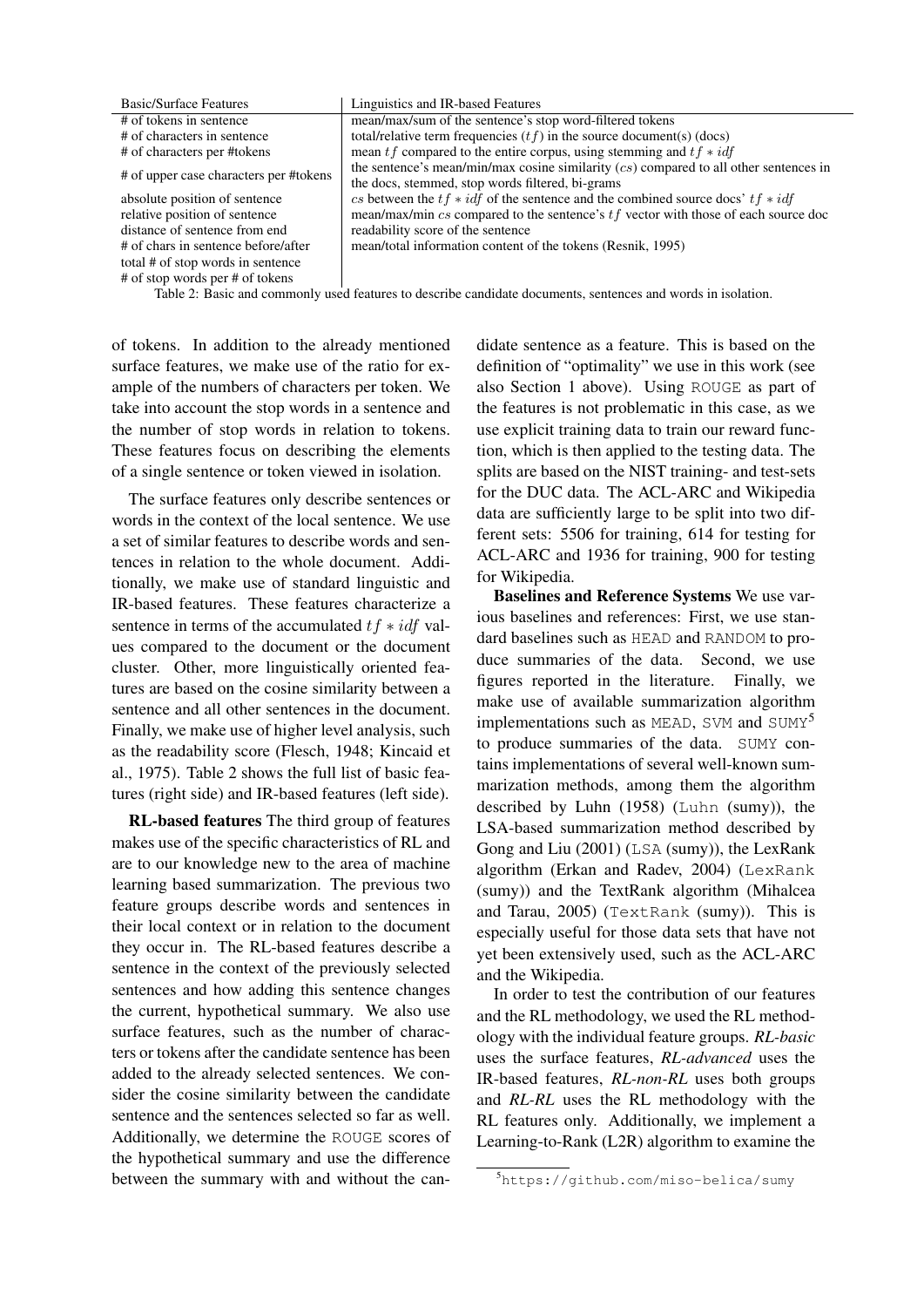Feature Description

- new total length in characters and tokens when adding the sentence associated with an RL action

- partial summaries before and after adding a sentence are compared to each source document using ROUGE precision and recall, and cosine similarity; we add features for the mean/min/max/summed differences between both summaries - mean/min/max cosine similarities between the new sentence and each sentence already included in the summary

Table 3: Reinforcement learning specific features to reflect changes during the creation of the summary.

performance of our features, regardless of the RL methodology and use a standard regression-based learning as implemented in WEKA<sup>6</sup>.

Evaluation We use the ROUGE framework (Lin, 2004b), which is a standard automatic evaluation metric and which allows for comparison between previously reported results and ours. We use ROUGE with the following parameters: -n 4 -m -c 95 -r 1000 -f -A -p  $0.5 -t$  0  $-w$  1.2  $-2$ . Changes for the length constraint were made for DUC 2004 as required (-b  $665$  vs. -1 100) in the guidelines<sup>7</sup>. For the ACL data, we used the target length of 100 words  $(-1 \ 100)$ , whereas for the Wikipedia data, we used a target length of 290 words  $(-1 \t290)$ , to reflect the average summary length.

# 5 Results and Discussion

Our results are indicated with *RL-full*, which is the RL method using the full feature set. Additionally, we use *L2R*, which is the learning-to-rank method, using the non-RL features and *Regression*, which is a standard regression method using the non-RL features. We also determined the benefit of individual feature groups, such as using the RL-method only in combination with the surface features (RL-Surface), the IR- and linguistic based features (RL-Basic) or only the RL-specific features (RL-RL).

Previous RL-based summarization methods were evaluated on the DUC 2004 data set. Table 4 shows the previously reported results compared to our methods. As can be seen, our method clearly outperforms previously published results on R-1. Rioux et al. (2014) achieved a higher R-2 score. This is based on our choice of R-1 as the optimality score, which was based on the correlation between human scores and R-1 (Lin, 2004a).

|     | Rouge   $R&A(2012)$ | $R(2014)$ RL-full |        |
|-----|---------------------|-------------------|--------|
| R-1 | 0.3901              | 0.4034            | 0.4042 |
|     |                     |                   |        |

 $R-2$  0.0948 0.1140 0.1012 Table 4: Results for the Multi-Document Scenario based on the DUC 2004 data set, compared to previously reported results.

| Year | System                           | $R-1$  | $R-2$  |
|------|----------------------------------|--------|--------|
| 2001 | Manna et al. (2012)              | 0.3306 |        |
|      | Luhn(sumy)                       | 0.3218 | 0.0454 |
|      | $RL$ -full                       | 0.3387 | 0.0740 |
| 2002 | Manna et al. $(20\overline{12})$ | 0.3371 |        |
|      | Luhn(sumy)                       | 0.3706 | 0.0741 |
|      | $RI_f$ -full                     | 0.3660 | 0.0810 |

|  |                     |  |  | Table 5: Results on DUC 2001 and 2002 Multi-Document |
|--|---------------------|--|--|------------------------------------------------------|
|  | Summarization Task. |  |  |                                                      |

Table 5 shows the results on the other two MDS tasks (DUC 2001 and 2002), compared to the best result in the literature and the best baseline system. On the DUC2002 data set, the Luhn(sumy) baseline performs better on R-1 than our method. On DUC2001 and R-2 in general, our method gives the best performance.

In order to show that our method is also applicable to single document summarization and can also handle larger document collections and longer documents, we also applied our method to SDS tasks of DUC2001 and 2002, ACL and Wikipedia. Table 6 shows our results in comparison to baseline methods. All results show that the full RL setup is superior to other methods, including the TextRank implementation. On DUC 2001, we found a reported R-2 value of 0.204 by Ouyang et al. (2010). The feature analysis shows that for ACL-ARC and Wikipedia the results of the different feature setups and regression learning methods are significantly worse than the full RL setup.

Error Analysis We observed a range of error sources: *First*, manual inspection of the summaries revealed that the automatic summaries could serve as a valid summary, but the overlap between the automatic and the reference summaries are very small. For example in the document on "Superman" from the Wikipedia data (document ID d34b0d339f3f88fe15a8baa17c9c5048), the RL-based summary contained more information about the character and in-world events, whereas the reference summary contained more information about real-world development.

The *second* problem is the too narrow focus and too few details of our summaries. Considering the cluster on the Hurricane Mitch (D30002, DUC2004), we observed that our summary focuses exclusively on the events regarding Honduras and does neither mention the events on the

<sup>6</sup>http://www.cs.waikato.ac.nz/ml/weka/ <sup>7</sup>http://duc.nist.gov/duc2004/tasks. html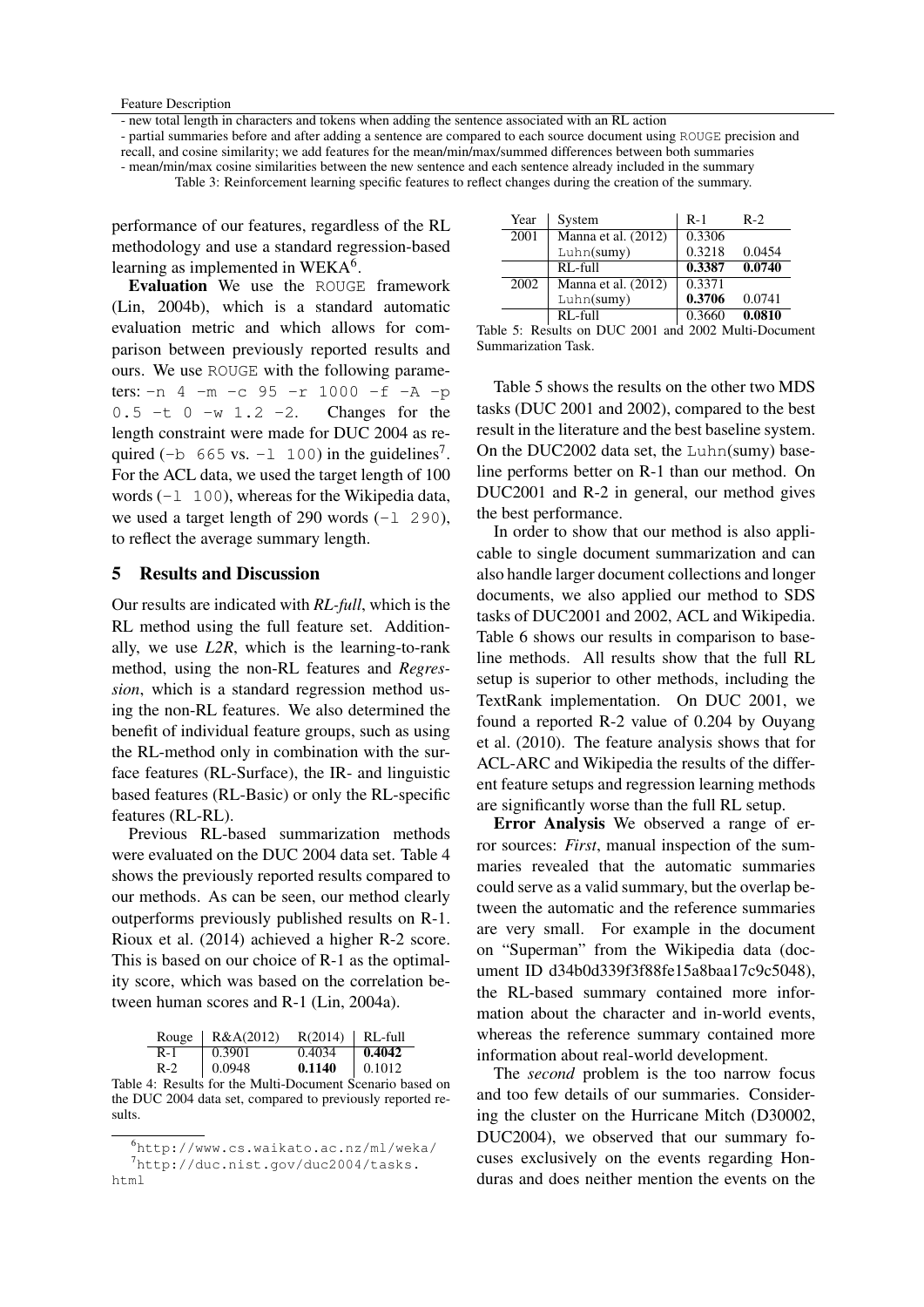|                | <b>DUC 2001</b> |        | <b>DUC 2002</b> |        | ACL    |        | Wiki   |        |
|----------------|-----------------|--------|-----------------|--------|--------|--------|--------|--------|
| System         | $R-1$           | $R-2$  | $R-1$           | $R-2$  | $R-1$  | $R-2$  | $R-1$  | $R-2$  |
| TextRank(sumy) | 0.4450          | 0.1866 | 0.4799          | 0.2240 | 0.3739 | 0.0844 | 0.4625 | 0.1256 |
| L2R            | 0.4490          | 0.1934 | 0.4770          | 0.2181 | 0.3966 | 0.1052 | 0.4706 | 0.1276 |
| Regression     | 0.4572          | 0.1942 | 0.4847          | 0.2187 | 0.3899 | 0.0883 | 0.4768 | 0.1261 |
| RL-surface     | 0.4384          | 0.1849 | 0.4684          | 0.2130 | 0.3765 | 0.0875 | 0.4542 | 0.1086 |
| RL-Basic       | 0.4264          | 0.1657 | 0.4539          | 0.1926 | 0.3693 | 0.0782 | 0.4645 | 0.1196 |
| RL-RL          | 0.4005          | 0.1377 | 0.4350          | 0.1700 | 0.3325 | 0.0542 | 0.4721 | 0.1211 |
| RL-full        | 0.4584          | 0.1993 | 0.4862          | 0.2252 | 0.4117 | 0.1102 | 0.4850 | 0.1321 |

Table 6: Results on the Single-Document-Summarization Scenario based on DUC, ACL and Wikipedia data sets, compared to standard methods used in automatic summarization.

other islands nor the international call for aid.

*Third*, we observe that temporal information, dates and numerical facts in general were rare in our summaries (for example in the cluster on the North Korean famine (D30017, DUC2004)). Where numbers are included, we find that they are mentioned in different formats, as opposed to the reference, which makes it hard for ROUGE to spot them. One example is from D30017, DUC2004, where the references state that "Two thirds of children under age 7 . . .", whereas our summary contains "Two thirds of children under age seven . . .".

*Fourth*, we notice that on the ACL-ARC data very often rows and columns of numbers are extracted, which represent results. While to some extent this is valid in a summary, adding whole tables is not beneficial. Work on translating figures and tables into text has been carried out in the past, but is still an ongoing research topic (see for example (Govindaraju et al., 2013)).

*Fifth*, we observe that the RL summarizer picked direct speech for the summaries, which did not provide additional information, whereas, direct speech rarely occurs in the references. Detecting direct speech is also its own research topic (see for example (Pareti et al., 2013)).

*Finally*, we notice that our method extracts considerably longer sentences from the sources, than are those contained in the reference summaries. This problem could be reduced by adding sentence compression to the whole setup.

## 6 Conclusion and Future Work

In this work, we presented our method for extractive summarization based on RL. We made use of exemplary summaries in the training phase, improved on the learning algorithm through immediate RL rewards and modeling features of states *and* actions, proposed a new, memory-based Q learning algorithm, and used non-linear approximation models. Our method produced global policies for each summarization scenario, rather than a local policy for individual clusters. Finally, we introduced a novel feature set, which exploits the capabilities of reinforcement learning to take into account intermediate results in order to determine the next optimal step. We showed that our system outperforms state-of-the-art methods both on single- and multi-document summarization tasks. Through several, systematic experiments, we showed that the combination of the RL method and the features we employed considerably outperform comparison systems and comparable system setups. Additionally, we show that out method can be adapted to various summarization tasks, such as single- and multi-document summarization, but also to other data sets, such as scientific and encyclopedic articles.

As our error analysis in Section 5 shows, there is room for further improvement on various aspects. Some of these refer to other research topics – such as textually describing tables and figures and detecting direct speech. But some aspects will be tackled in the future: First, reducing the sentence length by applying sentence compression methods. This would allow us to add more information to the summary without violating the length constraint, since we can include more shorter sentences describing various aspects of the summarized topic. The problem of different formats of numbers and abbreviations could be addressed through a normalization step before evaluating. In general, names of persons, places and organizations could be given more importance through Named Entity Recognition features.

Finally, we would like to test our method in other summarization scenarios, such as querybased summarization or data sets such as Twitter.

### Acknowledgements

This work has been supported by the German Research Foundation as part of the Research Training Group "Adaptive Preparation of Information from Heterogeneous Sources" (AIPHES) under grant No. GRK 1994/1.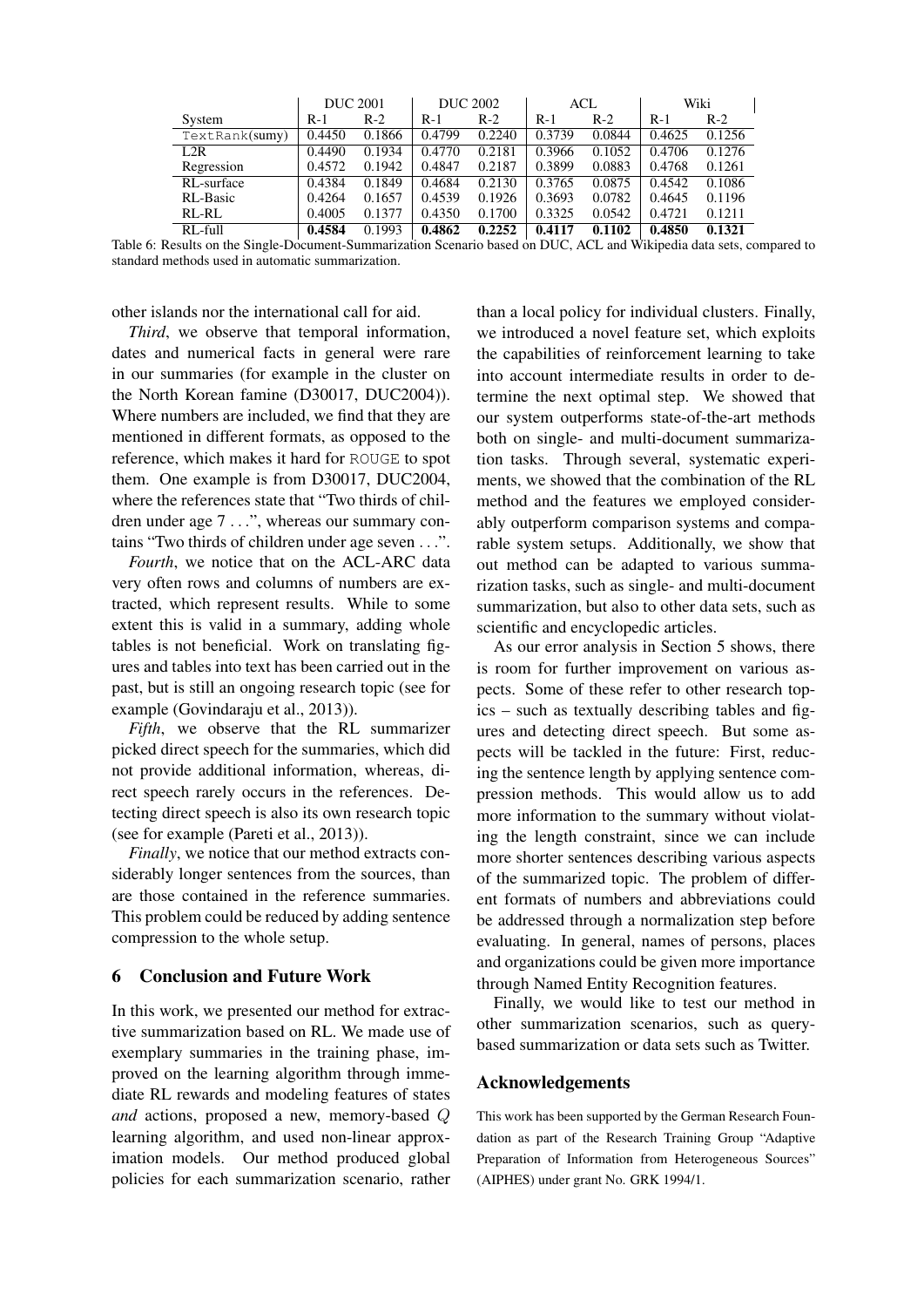#### References

- Steven Bird, Robert Dale, Bonnie Dorr, Bryan Gibson, Mark Joseph, Min-Yen Kan, Dongwon Lee, Brett Powley, Dragomir Radev, and Yee Fan Tan. 2008. The ACL anthology reference corpus: A reference dataset for bibliographic research in computational linguistics. In *Proceedings of the 6th International Conference on Language Resources and Evaluation (LREC),* Marrakech, Morocco, 26 May – 1 June 2008.
- Hakan Ceylan, Rada Mihalcea, Umut Özertem, Elena Lloret, and Manuel Palo. 2010. Quantifying the limits and success of extractive summarization systems across domains. In *Human Lanugage Technlogies: The 2010 Annual Conference of the North American Chapter of the ACL,* Los Angeles, California, June 2010, pages 903–911.
- Nina Dethlefs, Heriberto Cuyahuitl, and Jette Viethen. 2011. Optimising natural language generation decision making for situated dialogue. In *Proceedings of the 12th SIGdial Workshop on Discourse and Dialogue,* Portland, Oregon, 17-18 June 2011.
- Günes Erkan and Dragomir R. Radev. 2004. LexRank: Graph-based Lexical Centrality as Salience in Text Summarization. *Journal of Artificial Intelligence Research*, 22:457–479, December.
- Rudolf Flesch. 1948. A new readability yardstick. *The Journal of applied psychology*, 32(3):221–233.
- Jerome H. Friedman. 1999. Stochastic gradient boosting. http://astro. temple.edu/˜msobel/courses\_files/ StochasticBoosting%28gradient%29. pdf, March.
- Jerome H Friedman. 2002. Stochastic gradient boosting. *Computational Statistics & Data Analysis*, 38(4):367–378.
- Rosalie Friend. 2001. Effects of Strategy Instruction on Summary Writing of College Students. *Contemporary Educational Psychology*, 26(1):3–24, January.
- Yihong Gong and Xin Liu. 2001. Generic Text Summarization Using Relevance Measure and Latent Semantic Analysis. *Proceedings of the 24th Annual International ACM SIGIR Conference on Research and development in information retrieval (SIGIR-01)*, pages 19–25.
- Vidhya Govindaraju, Ce Zhang, and Christopher Ré. 2013. Understanding tables in context using standard NLP toolkits. In *Proceedings of the 51st Conference of the Association for Computational Linguistics* Sofia, Bulgaria 4–9 August 2013, pages 658–664.
- Eun Young Ha, Christopher M. Mitchell, Kristy Elizabeth Boyer, and James C. Lester. 2013. Learning

dialogue management models for task-oriented dialogue with parallel dialogue and task streams. In *Proceedings of the 14th SIGdial Workshop on Discourse and Dialogue,* Metz, France, 22-24 August 2013.

- Peter Kincaid, Robert Fishburne Jr, Richard Rogers, and Brad Chissom. 1975. Derivation of new readability formulas (automated readability index, fog count and flesch reading ease formula) for navy enlisted personnel. Technical report, DTIC Document.
- Jeff Kubina, John Conroy, and Judith Schlesinger. 2013. ACL 2013 MultiLing Pilot Overview. In *Proceedings of the MultiLing 2013 Workshop on Multilingual Multi-document Summarization*, pages 29– 38, Sofia, Bulgaria, August. Association for Computational Linguistics.
- Chin-Yew Lin. 2004a. Looking for a few good metrics: Automatic summarization evaluation – how many samples are enough? In *Proceedings of NT-CIR Workshop 4, Tokyo, Japan, June 2-4, 2004.*
- Chin-Yew Lin. 2004b. ROUGE: A Package for Automatic Evaluation of Summaries. In *Proceedings of the Workshop on Text Summarization Branches Out at ACL 2004,* Barcelona, Spain, 25–26 July, 2006, pages 74–81.
- Hans Peter Luhn. 1958. The automatic creation of literature abstracts. *IBM Journal of Research and Development*, 2(2):159–165.
- Inderjeet Mani and Mark T. Maybury, editors. 1999. *Advances in Automatic Text Summarization*. Cambridge/MA, London/England: MIT Press.
- Inderjeet Mani. 2001. *Automatic Summarization*. Number 3 in Natural Language Processing (NLP). John Benjamins Publishing Company, P.O Box 36224, 1020 Amsterdam, The Netherlands.
- Sukanya Manna, Byron J. Gao, and Reed Coke. 2012. A subjective logic framework for multi-document summarization. In *Proceedings of the 24th International Conference on Computational Linguistics,* Mumbay, India, December, 2012, pages 797–808.
- Christopher D. Manning and Prabhakar Raghavan. 2009. *An Introduction to Information Retrieval*. Cambridge University Press.
- Rada Mihalcea and Paul Tarau. 2005. A language independent algorithm for single and multiple document summarization. In *Proceedings of the 2nd International Joint Conference on Natural Language Processing,* Jeju Island, South Korea, 11–13 October 2005, pages 19–24.
- Teruhisa Misu, Kallirroi Georgila, Anton Leuski, and David Traum. 2012. Reinforcement learning of question-answering dialogue policies for virtual museum guides. In *Proceedings of the 13th SIGdial Workshop on Discourse and Dialogue,* Seoul, South Korea, 05-06 July 2012.